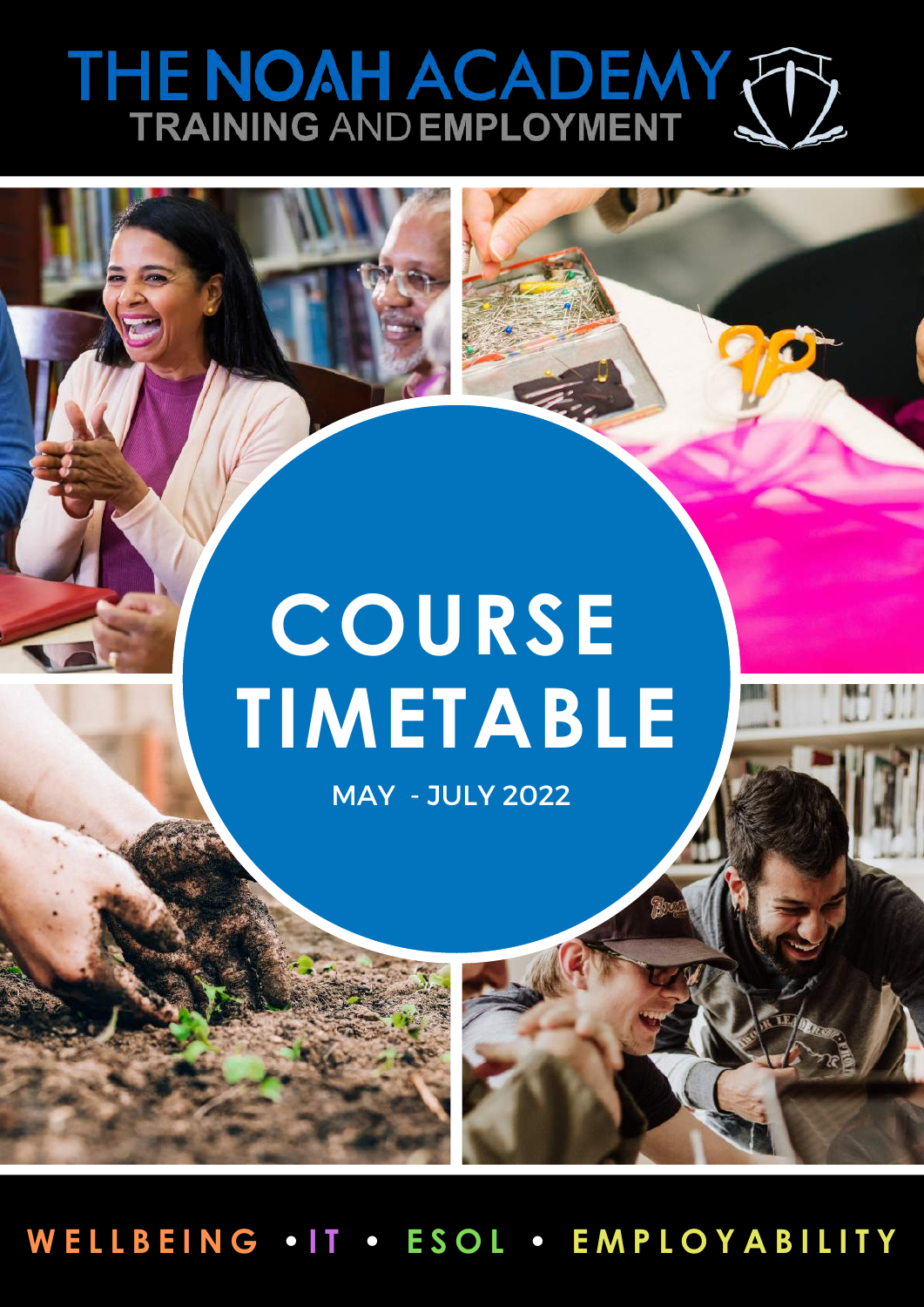## **ABOUT NOAH**

**For 30 years NOAH has been working to provide support for people with complex needs who have nowhere else to turn. Our staff, volunteers, partners and benefactors, provide a combination that is dedicated to recognising the potential in people who are on the margins of society and helping them to realise it. We have come through some tough times with them to create an organisation that can do extraordinary things.**



The NOAH Academy offers a caring and compassionate service that is committed to helping those we seek to serve. Our training provision aims to address poverty by helping people to realise their full potential. It uniquely combines training and wellbeing support with work experience and volunteering opportunities. This offers participants a complete package of support to guide them towards and into work.

We run FREE skills training courses across Luton, Bedford and Central Bedfordshire, for people who are currently unemployed or who are on a low income. We also offer a range of employment services, tailored to the specific needs of our clients.

**To find out more about NOAH, visit www.noahenterprise.org.**

**To get in touch with The NOAH Academy, please contact us on: 01582 726152 • academy@noahenterprise.org**

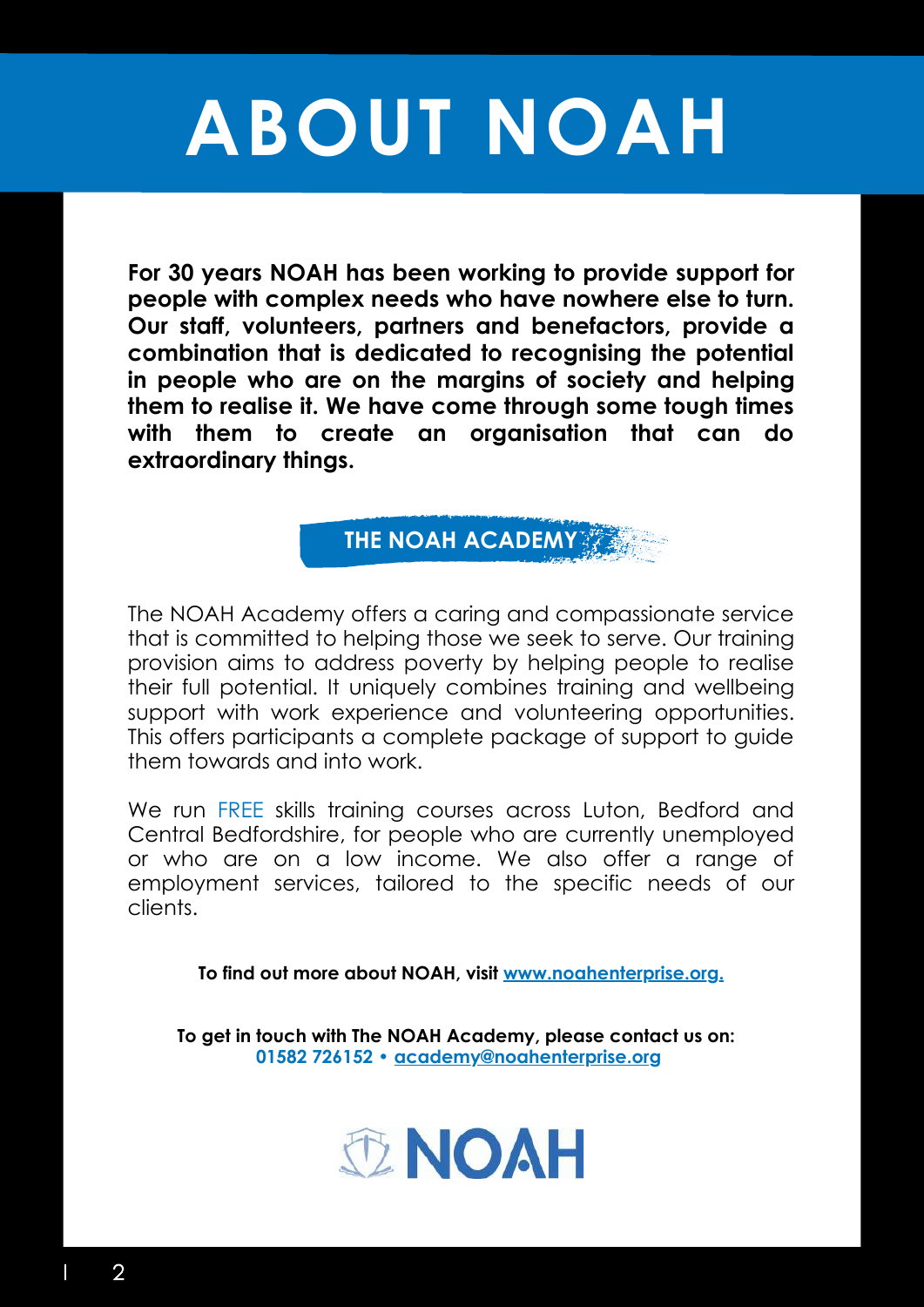### **W E L L B E I N G & S K I L L S**

**Please contact The NOAH Academy to enquire about start dates, find out more, or book yourself or somebody else onto a course: 01582 726152 • academy@noahenterprise.org**



### **SEW MINDFUL**

**4 WEEKS • TUES & THURS • 09:30-12:30**

Small groups in Luton

Learn or practice hand-sewing and other crafts, to enhance your mindfulness through creativity. he course provides a safe space to chat and socialise, and includes the following activities: slow stich collage, English paper piercing, crazy patchwork, applique.

### **STAYING WELL (ONLINE)**



Online Course for Bedford & Central Beds

Discover new strategies and techniques via Zoom, helping to build resilience to stress, and fight symptoms of anxiety and depression. Learn how to utilise elements of positive psychology, and adopt activities and lifestyle changes that can be carried out at home to improve your wellbeing and mental health.



### **DIY SKILLS**

#### **3 WEEKS • MONDAYS 09:30-16:30**

Small groups in Luton

Delve into basic electrical, plumbing and carpentry skills, experiment with a range of maintenance techniques with the support from a highly experienced multi trades tutor, develop your confidence for using hand tools, power tools and PPE, and explore tasks from a range of industries through discussions and practical activities.

**Available to Luton Learners**

**Available to Central Beds Learners**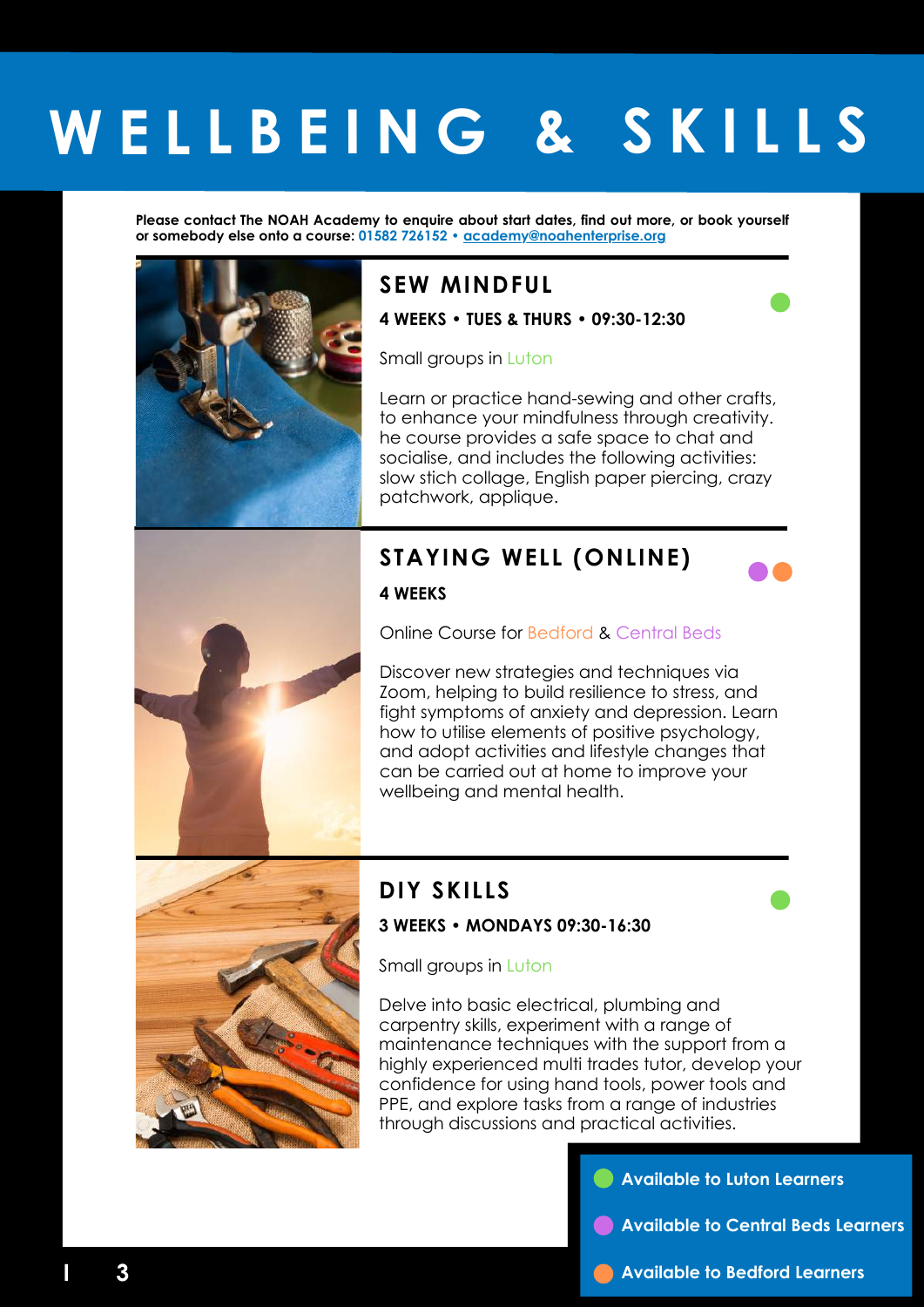### **IT S K I L L S**

**Please contact The NOAH Academy to enquire about start dates, find out more, or book yourself or somebody else onto a course: 01582 726152 • academy@noahenterprise.org**

### **DIGITAL LEARNING FOR BEGINNERS**



**4 WEEKS • TUES & THURS • 09:30-12:30**

Small groups in Luton

Learn how to create documents using Microsoft Word, as well as how to use the internet and send/receive emails.

This course is designed for learners who have no previous knowledge of using computers, and wish to build their confidence in this area.



LEARN

 $\overline{I}$ 

### **COMPUTER SKILLS FOR BEGINNERS**

#### **4 WEEKS**

Small groups in Bedford & Central Beds

Learn how to create documents using Microsoft Word, as well as how to use the internet and send/receive emails.

This course is designed for learners who have no previous knowledge of using computers, and wish to build their confidence in this area.

**Available to Luton Learners Available to Central Beds Learners Available to Bedford Learners I 4**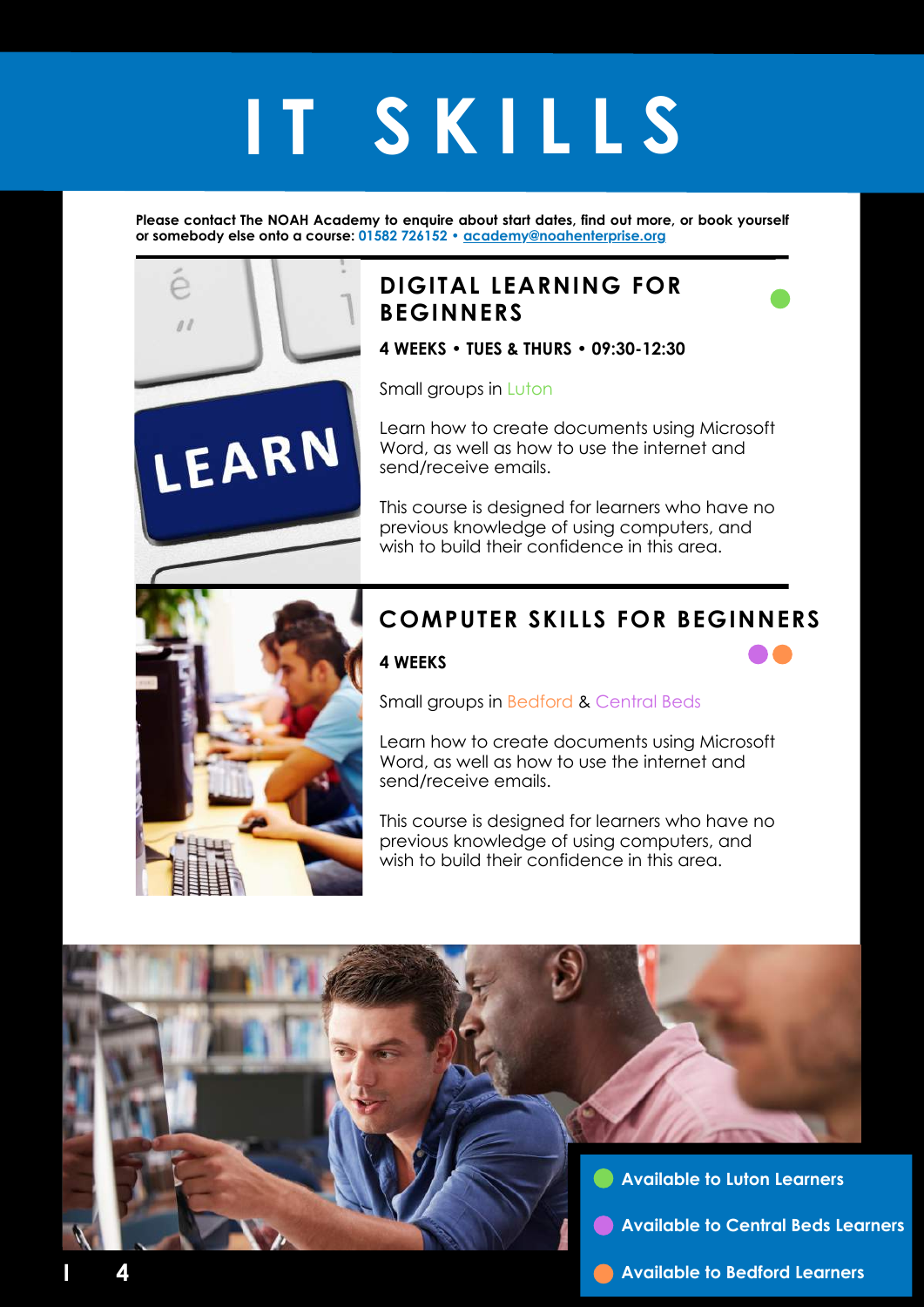## **E S O L**

**Please contact The NOAH Academy to enquire about start dates, find out more, or book yourself or somebody else onto a course: 01582 726152 • academy@noahenterprise.org**



### **SEW CONFIDENT WITH ESOL**

**5 WEEKS • FRIDAYS • 09:30-12:30**

Small groups in Luton

Create a range of hand-sewn and machine-sewn crafts whilst building on your confidence and basic English skills in a supportive and creative environment. This course is suitable for those with all levels of English.



### **GROW CONFIDENT WITH ESOL**

**5 WEEKS • TUESDAYS • 09:30-12:30**

Small groups in Luton

Spend time outside in the fresh air, get active, and engage with nature to improve your mental health and wellbeing, whilst practising your English speaking with other learners. This course is suitable for those with all levels of English.

### **ENGLISH FOR BEGINNERS 6 WEEKS • VARIOUS DAYS** Bedford & Central Beds (Online course also available)

A face to face class for Entry level ESOL students. Ideal for those who need a classroom environment as opposed to online and looking to start their journey of learning English. Plenty of pathways for progression available.

**Available to Luton Learners**

- **Available to Central Beds Learners**
- **Available to Bedford Learners**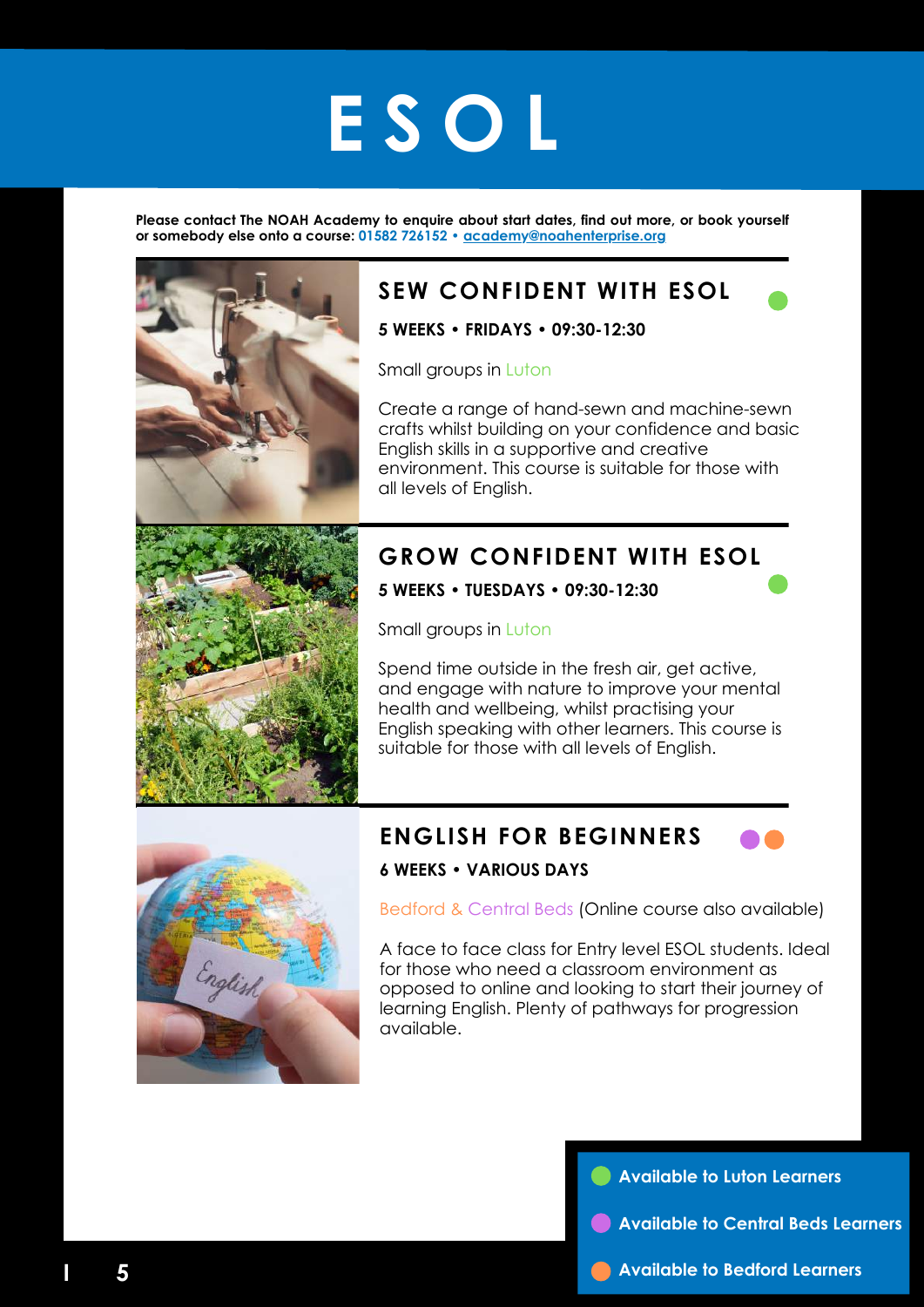## **E S O L**

**All learners will be invited to an assessment before beginning a course**

**Please contact The NOAH Academy to enquire about start dates, find out more, or book yourself or somebody else onto a course: 01582 726152 • academy@noahenterprise.org**



### **ESOL (ONLINE)**



### **VARIOUS DAYS**

Online Course for Bedford & Central Beds learners

This pre-entry/entry level 1 course will help you to develop your use of English in a range of everyday situations, and build confidence in your ability to speak and understand basic English.

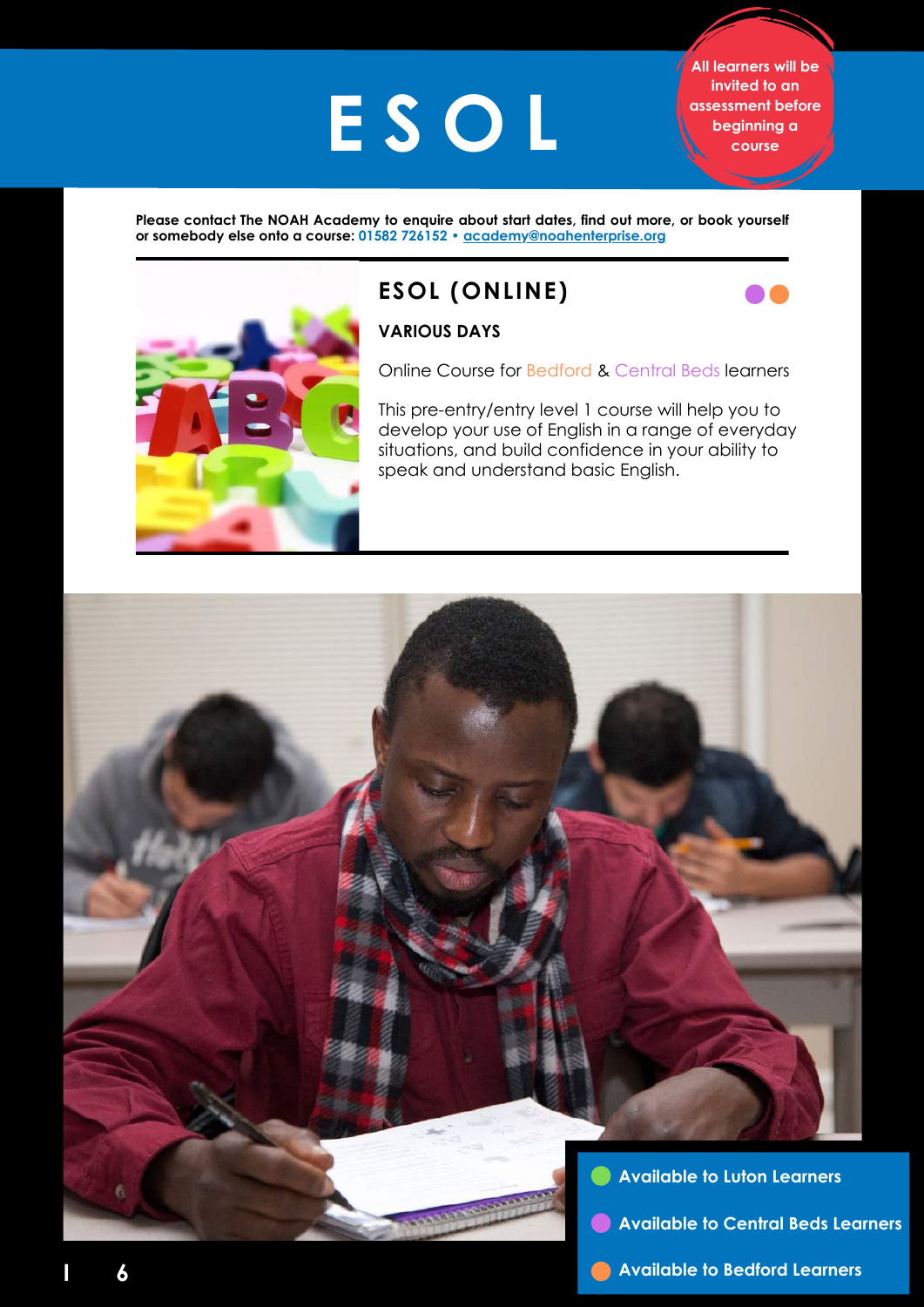### **E M P L O Y M E N T S U P P O R T**

Please contact The NOAH Academy to enquire: 01582 726152 • academy@noahenterprise.org



**1:1 appointments now available to book**

### **WORKING SOLUTIONS**

If you are looking for a job or have been out of work for a while, Working Solutions will provide you with a space to share experiences and receive 1:1 support into employment. This can be done through:

- Assisted action-planning and goalsetting
- IT access
- Support with active job searching
- Help with discovering your strengths and building your confidence
- One-to-one careers advise
- Opportunities to meeting others for mutual support
- Support with writing a CV, completing job applications, and building interview skills

### **Rainbow** Inclusive & Diverse Recruitment

#### **rainbow@noahenterprise.org www.rainbowrecruitment.org**

**I 7**

### RAINBOW RECRUITMENT



Rainbow Recruitment can help you to find sustainable employment, aligned with your unique skills and aspirations.

After introducing you to our partner employers and helping you to secure work, we then offer a mentoring and onboarding service to help you to build confidence and excel in your role.

**Available to Luton Learners**

- **Available to Central Beds Learners**
- **Available to Bedford Learners**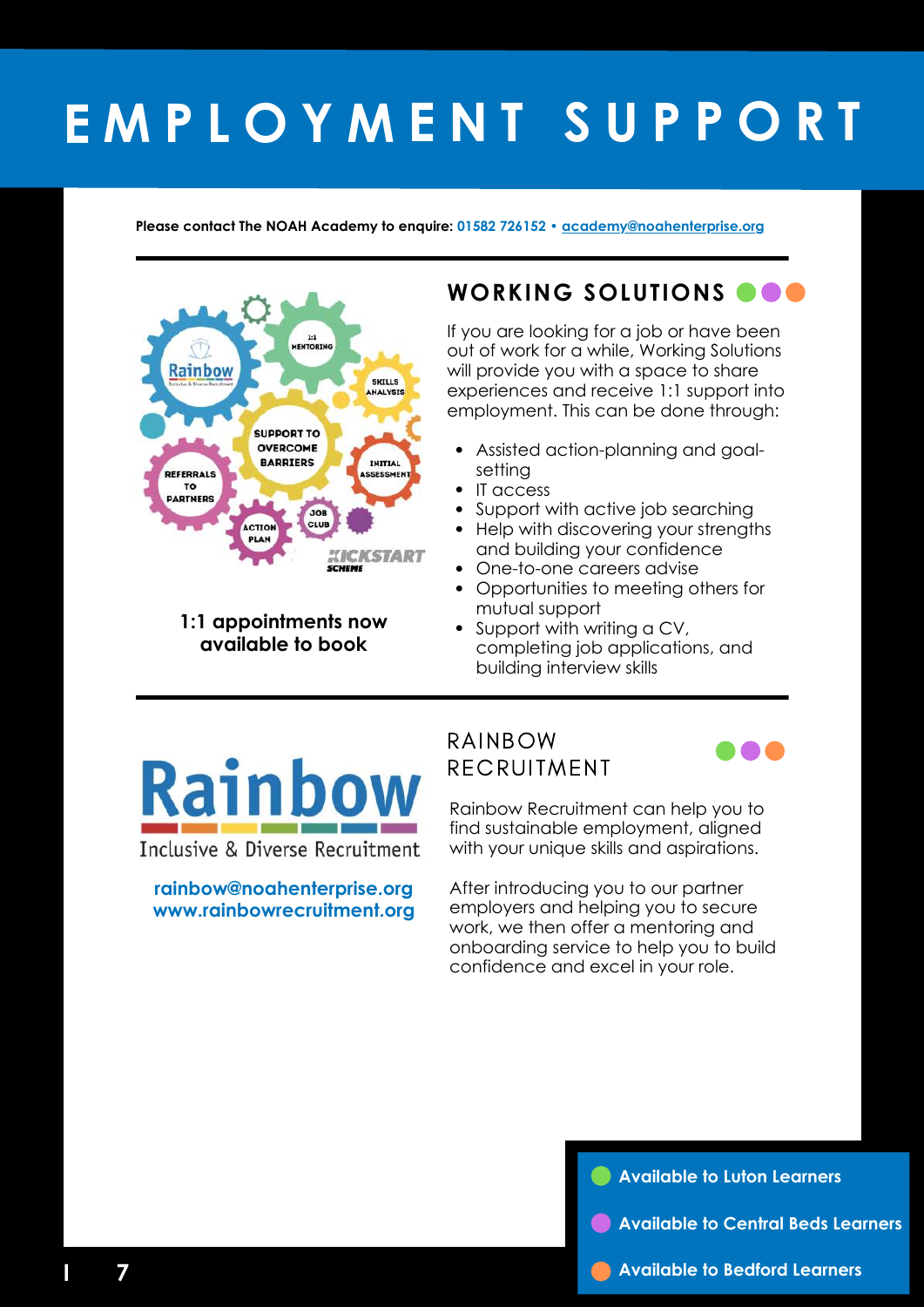### **O T H E R N O A H S E R V I C E S**



141 Park Street, Luton LU1 3HG 01582 728416 **www.noahenterprise.org**

### **NOAH WELFARE CENTRE**

The NOAH welfare centre provides a safe environment where people can come and discuss their problems and get advice about a range of issues ranging across housing, benefits, EUSS, health, legal support, training and employment.

**Other services include:**

- **Dining room serving quality hot food**
- **Showers and a laundry service**
- **Provision of clothing**
- **A GP or nurse**
- **A mobile dentist**
- **Accommodation search**
- **Linkage to specialist agencies e.g. addiction counselling**



01582 728416 **www.noahenterprise.org**

### **STREET OUTREACH**

The outreach team work with individuals who are sleeping rough on the street, in car parks, bus shelters, under bridges and in abandoned derelict buildings. The aim is to help people off the street, to engage with the wider range of NOAH's services and to get them into safe accommodation, which is an essential prerequisite to helping them to improve the quality of their lives.

### **NOAH COMMUNITY SHOPS**

#### **High Town Community Shop**

20-22 Hightown Road, Luton LU2 0DD 01582 736751

#### **Lewsey Farm Community Shop**

St Dominic's Square, Lewsey Farm, Luton LU4 0UN 01582 662773

If you are looking for great deals on quality items then check out our charity shops across Luton. We have one in Hightown Road and another in St Dominic's Square.

With ever friendly staff on site and knowing you're getting a great deal while also helping us to support those in need. Our charity shops are a great stop on any shopping outing.